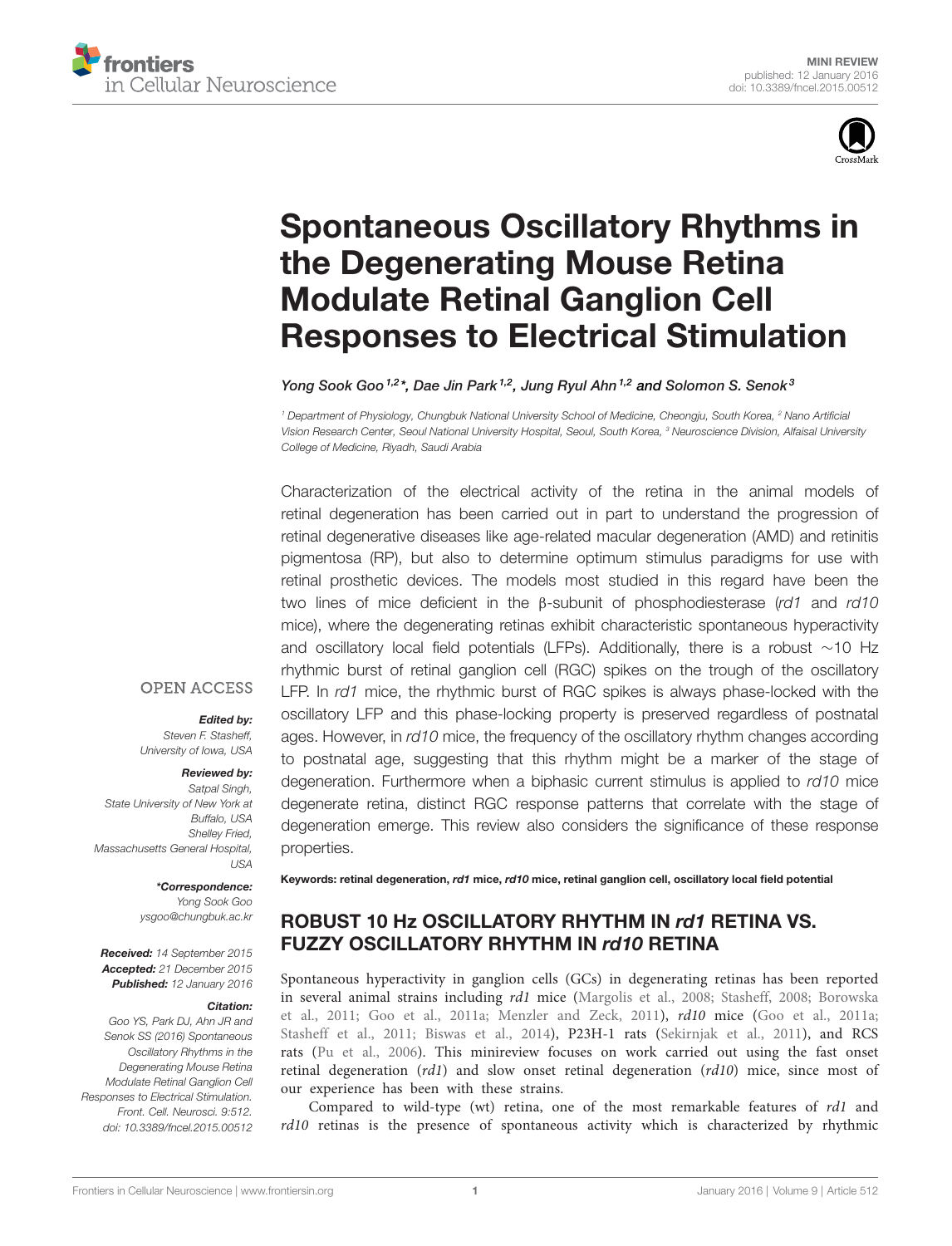bursts of retinal ganglion cell (RGC) spikes superimposed on oscillatory local field potentials (LFPs), otherwise known as the slow wave component (Ye and Goo, 2007; Margolis et al., 2008; Stasheff, 2008; Ryu et al., 2010; Borowska et al., 2011; Goo et al., 2011a; Menzler and Zeck, 2011; Stasheff et al., 2011; Yee et al., 2012; Biswas et al., 2014). In  $rd1$ , the bursting spikes and the ∼10 Hz oscillatory LFPs are always phase-locked regardless of postnatal age (see **Figure 1A**; Figure 3 in Goo et al., 2011a). In the *rd10* however, oscillatory LFPs occur at a lower frequency (∼5 Hz), which is variable according to postnatal age (see Figures 1A,B; Figure 5 in Goo et al., 2011a). Even when there is phase locking between the bursting RGC spikes and the ∼5 Hz LFPs in  $rd10$ , the phase locking is brief and not as robust as in  $rd1$ (see **Figure 1Ad**; Figure 6 in Goo et al., 2011a; Figure 3 in Biswas et al., 2014), therefore, the dominant peak of LFPs from postnatal week (PNW) 8 onwards is observed at 10 Hz (rather than 5 Hz) when spectral power is calculated from retinal recording for more than a few minutes (see **Figure 1B**; Figure 5 in Goo et al., 2011a).

The mechanisms underlying the spontaneous oscillatory rhythm in rd1 and rd10 mice have been the subject of considerable study, with the emergence of two mainstream theories. One theory posits that substantial remodeling and rewiring processes upon photoreceptor degeneration transform the retina into a self-signaling neuronal network (Strettoi et al., 2002, 2003; Marc et al., 2003, 2007; Phillips et al., 2010; Jones et al., 2012). While retinal remodeling is a wellrecognized sequela of retinal degenerative diseases attended by deafferentation of the neural retina from photoreceptor input, the direct link between such remodeling and the spontaneous oscillatory rhythm has not been established.

The other, now prevailing, theory is that oscillation is an intrinsic property of the electrically-coupled network of AII amacrine and ON cone bipolar cell (BCs; Borowska et al., 2011; Trenholm et al., 2012; Choi et al., 2014; Margolis et al., 2014; Trenholm and Awatramani, 2015). This is supported by the fact that the ∼10 Hz oscillation may be induced in wt retina by pharmacological blockade of photoreceptor input to BCs (Trenholm et al., 2012; Trenholm and Awatramani, 2015), or photo-bleaching of the photoreceptors (Menzler et al., 2014). Thus no major rewiring of the retina seems to be required for driving oscillation.

The basic mechanism of oscillation seems to be same in rd1 and rd10 retinas. This is supported by pharmacological manipulation of signaling pathways. For instance, block of ionotropic glutamate receptors abolishes oscillations, both in rd1 (Ye and Goo, 2007; Borowska et al., 2011; Menzler and Zeck, 2011) and rd10 (Biswas et al., 2014). The gap junction blocker, meclofenamic acid (MFA), abolishes oscillations in both rd1 (Borowska et al., 2011; Menzler and Zeck, 2011; Trenholm et al., 2012) and rd10 (Toychiev et al., 2013; Biswas et al., 2014). Block of glycinergic receptors and GABA receptors reduces the frequency of oscillation and increases the LFP amplitude both in *rd1* (Ye and Goo, 2007; Menzler and Zeck, 2011) and in *rd10* (Biswas et al., 2014).

In a previous study with *rd10* (Goo et al., 2011a), typical phase-locking between RGC spikes and LFP was not observed at PNW 4, with the frequency of first peak being significantly higher than that in other age groups (ANOVA,  $p < 0.001$ ). The frequency of oscillation becomes stable around 4–5 Hz from PNW 8 onwards, when a strong correlation is also established between the first peak of bursting RGC spikes and oscillatory LFP (see **Figure 1B**; Figure 5 and Table 1 in Goo et al., 2011a). Recent work with more detailed postnatal follow-up of rd10 shows that from PNW 2 to 4.5, there is no noticeable oscillation in most retinal patches (see **Figure 2B**; Figure 4B in Park et al., 2015). Oscillations become a consistent observation in the rd10 retinal patches from PNW 6.5 (see **Figure 2B**; Figure 4B in Park et al., 2015). This degeneration-stage dependent frequency change could be explained on the basis of the histological changes of degenerating retinas. At postnatal day (PND) 30∼45 (PNW 4.5∼6.5), even though there are progressive BC dendritic retraction observed (Gargini et al., 2007), there is still preservation of substantial glutamatergic input from BC to GC. At PNW 8 however, glutamate input to GC is much less (Gargini et al., 2007; Barhoum et al., 2008), resulting in significant decrease in frequency of oscillation in comparison with that at PNW 4 (see **Figure 1B**:  $p < 0.001$  between the LFP at PNW 4 (7.1  $\pm$  1.3 Hz) and PNW8 (4.5  $\pm$  0.6 Hz)).

Changes of the functional properties of BCs occur at early stage of degeneration. Such changes include the aberrant expression of ionotropic glutamate receptors and the loss of expression or reduced activation of metabotropic glutamate receptors on ON-BCs as well as the increase of GABA mediated currents (Varela et al., 2003; Chua et al., 2009; Puthussery et al., 2009; Lin et al., 2012). If these changes exhibit different temporal trajectories in different batches of rd10, that could explain some of the differences we found in the rd10 with regard to when the oscillatory rhythm is first being consistently observed (PNW 8 or PNW 6.5). Although the same strain of  $rd10$  (B6.CXB1-Pde6b<sup>rd10</sup>/J), is used in the data of Goo et al. (2011a) and Park et al. (2015), the mice were from different batches.

Since oscillatory rhythm varies with postnatal ages in  $rd10$ mice, studies have been carried out to see how this might affect the RGC responses to electrical stimulation. If similar degeneration stage dependent electrical properties were to be found in the human retina, stimulation protocols for any retinal prostheses might need to vary according to the stage of the disease.

# RETINAL GANGLION CELL RESPONSE TO ELECTRICAL STIMULATION ACCORDING TO POSTNATAL AGE

How different types of RGCs respond to electrical stimulation has been studied in many different animals. In primate retina, only ON and OFF parasol cells (comprising ∼16% of the RGC population) were found to respond to epiretinal stimulation (Sekirnjak et al., 2008). More recently however, Jepson and collaborators showed that in addition to the ON and OFF parasol cells, ON and OFF midget cells and small bistratified cells (SBCs; which together make up ∼75% of primate RGCs), could be activated directly to fire a single spike with submillisecond latency using brief current pulses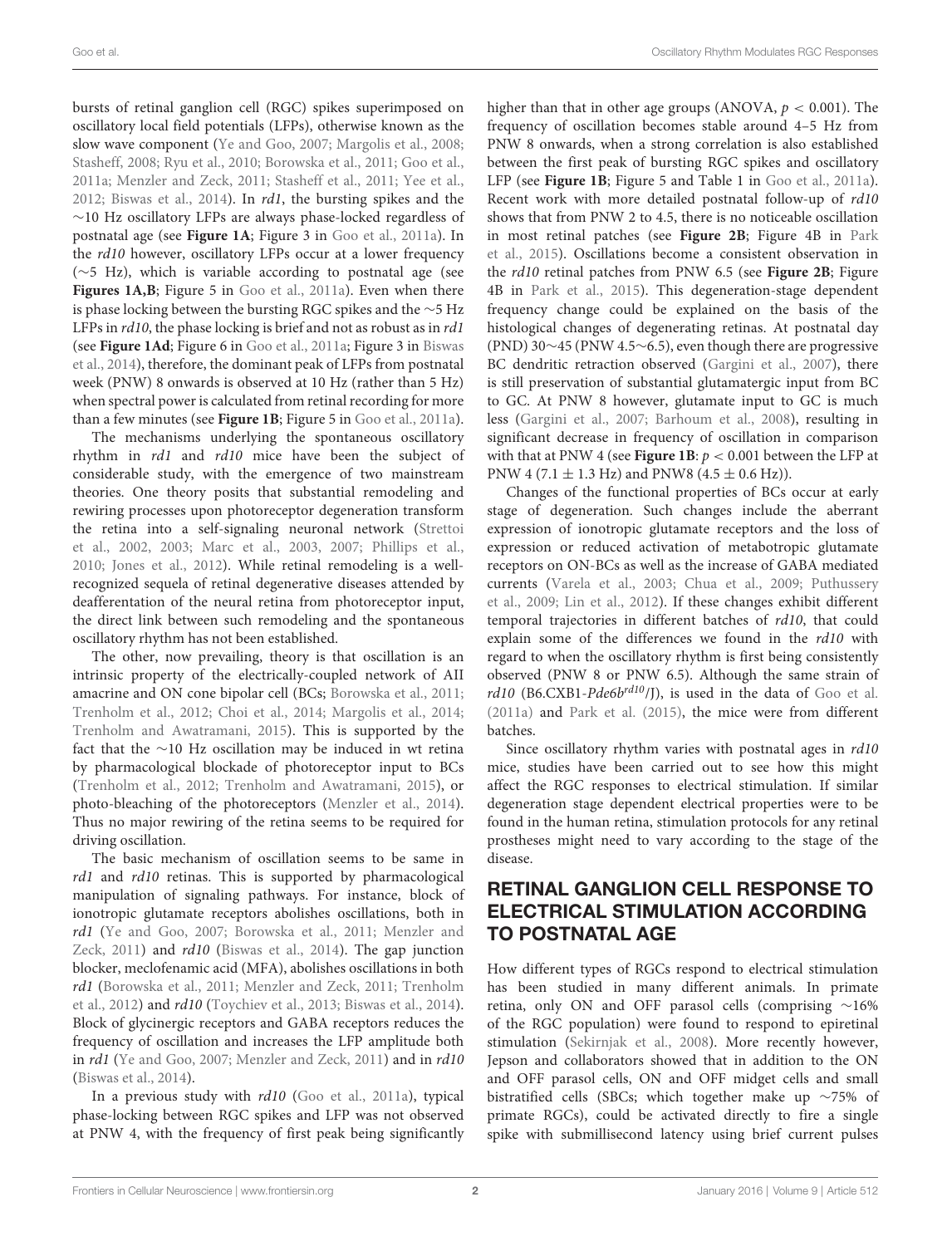

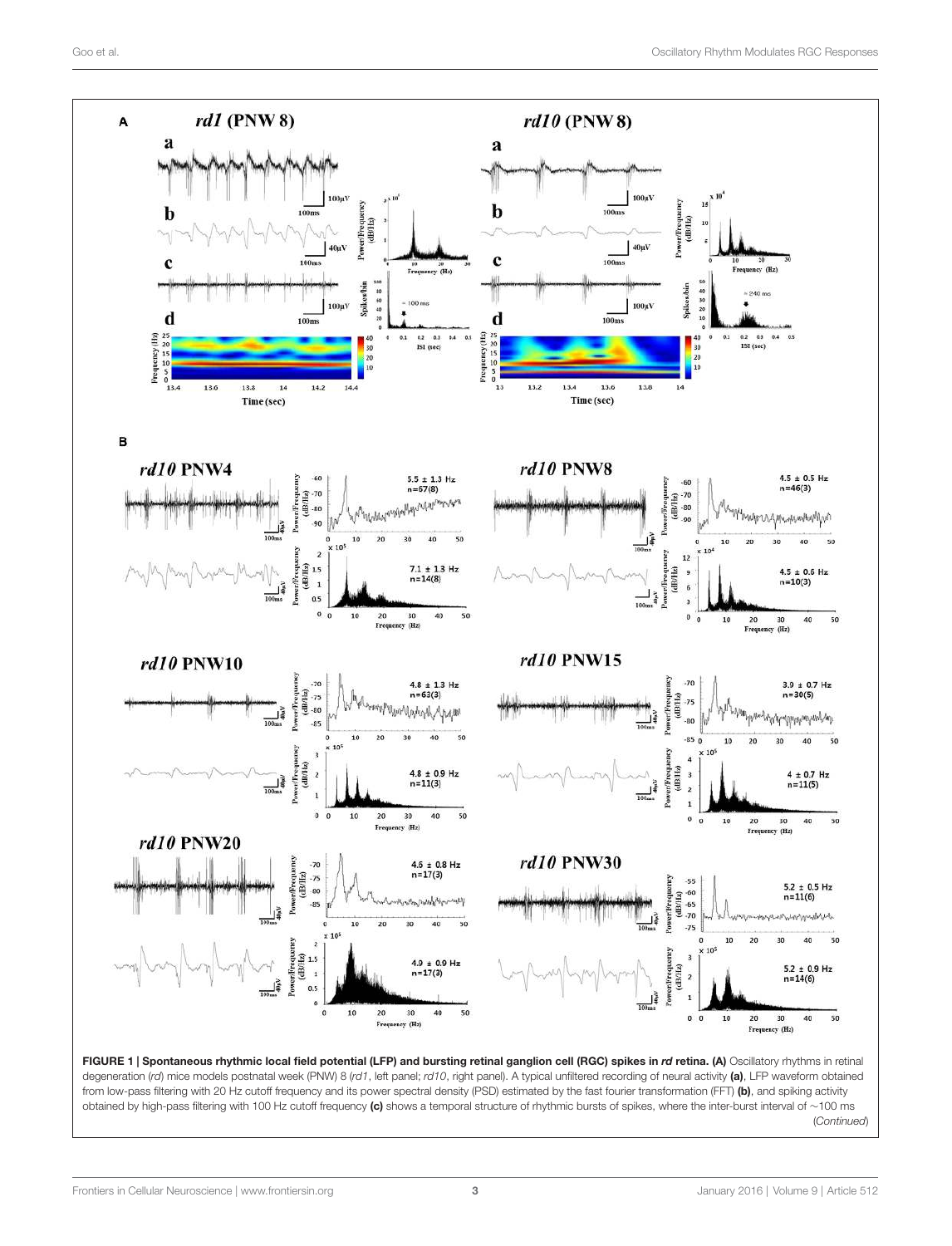#### FIGURE 1 | Continued

(corresponding to ∼10 Hz) and ∼240 ms (corresponding to ∼4 Hz), is seen in *rd1* and *rd10* retina respectively. (d) The power spectrums through continuous wavelet transform are shown. In *rd1*, hot spot is only observed at ∼10 Hz, while in *rd10*, hot spot is more prominent at ∼10 Hz but substantial hot spot is also found at ∼5 Hz. (B) Bursting RGC spikes (left) and its PSD (right) in upper panel, LFP (left) and its PSD (right) in lower panel across different PNW in *rd10* retina. RGC spikes and LFP were obtained with high-pass filtering and low-pass filtering as in (A). The number of cells is indicated, with the number of retinas in parentheses. Except PNW 4, no statistical difference between the spectral peak of bursting RGC spikes and first peak of LFP was found among different age groups (ANOVA, *p* > 0.05). Instead of using Welch method for estimating PSD (Goo et al., 2011a), here we used FFT for PSD estimation, since FFT provides more conspicuous peaks than Welch method. Same data in Goo et al. (2011a) are used. Figures 1A,B are adapted from Figures 3, 5, and 6 from Goo et al. (2011a).

(Jepson et al., 2013). Since each of the different cell types responded to direct stimulation with similar sensitivity, it is likely that many RGCs within range of a given electrode will respond similarly to a given stimulus, which is desirable for the prosthetic to re-create the appropriate spike pattern regardless of cell types. On the other hand, stimulation that activates RGCs directly is non-physiological and probably difficult for the brain to interpret the neural signal (Im and Fried, 2015).

Jensen and Rizzo (2008) compared response properties of extracellularly recorded RGCs in wt and rd1 mouse retinas to electrical stimulation. Three types of responses were classified according to spike latencies and number of bursts of spikes (types I, II and III). With the application of glutamate antagonists CNQX and AP-7, electrically evoked activity in RGCs in wt and rd1 mice was abolished or greatly diminished, suggesting that the RGC responses were indeed network-mediated indirect activation not the direct activation of RGC. Correlation between functional type of RGCs and their electrical responses was however equivocal; in wt, only type II cells, all of which were ON-center RGCs, could be linked to a physiological cell type, while in *rd1* mouse retinas, the only 2 out of 50 RGCs that were responsive to light were of different classes (one was type I, the other type III). Recently, Im and Fried (2015) clearly linked physiologically identified RGC types and their electrical responses to network mediated activation in healthy rabbit retina.

Ever since the elucidation of aberrant spiking activity coupled with oscillatory LFP in *rd* mice (Ye and Goo, 2007; Margolis et al., 2008; Stasheff, 2008; Ryu et al., 2010; Borowska et al., 2011; Goo et al., 2011a; Menzler and Zeck, 2011; Stasheff et al., 2011; Yee et al., 2012; Biswas et al., 2014), the oscillation itself has been regarded as noise which reduces the efficacy of signal transmission within the retinal neuronal network (Yee et al., 2012). When photoreceptor input to voltage-clamped GC is bypassed by direct electrical stimulation of the BC, the evoked synaptic currents show increasing noise levels in rd1 than age-matched wt mice. This noise level increases with aging to the point of obscuring the evoked response (Figure 9 in Yee et al., 2012). The profound decrease in signal-to-noise ratio in  $rd10$  retina is such that eliminating the oscillatory activity has been suggested as a treatment strategy for retinal degeneration (Toychiev et al., 2013; Ivanova et al., 2015). Indeed when excessive spiking of RGC is pharmacologically attenuated using a gap junction antagonist, not only is the sensitivity to light increased, but the electrically evoked RGC responses as well (Figures 2, 3 in Toychiev et al., 2013).

With electrical (current or voltage) stimulation, the temporal pattern of RGC responses is very different in wt and rd1 mice. The post-stimulus time histogram (PSTH) in wt mice typically has a single peak with latency of less than 100 ms. In *rd1* mice at PNW 8 however, the PSTH has multiple peaks (∼4 peaks), with ∼10 Hz rhythm (in-phase with the LFPs) within 400 ms (see **Figure 2A**). In rd10 retina, the emergence of multiple peaks in the PSTH is consistently observed from PNW 6.5 onwards, and the frequency of multiple peaks appears to vary according to postnatal age (see **Figure 2B**). The response within the first  $~\sim$ 100 ms of the post stimulus period is taken as the primary response since the number of evoked spikes were the highest among other subsequent bursts (Ye et al., 2008; Ryu et al., 2010; Goo et al., 2011b). When the temporal epochs of the first three peaks of the PSTH were defined as approximately 0–100 ms, 110–250 ms, and 280–420 ms, the stimulus amplitude modulated RGC response was found to be best represented as expected, within the first peak (see Figure 4 in Ryu et al., 2010). However, on closer examination, the RGC responses in the second peak could also be reliably modulated by pulse amplitude (Figure 4 in Ryu et al., 2010). Additionally, spikes within 0∼200 ms were found to be more accurately encoded with pulse amplitude modulation (PAM) than spikes within 0∼100 ms alone (Figure 7 in Ryu et al., 2010). These findings support the idea that the first two peaks (rather than just the first peak) should be considered as information-carrying spikes and not just noise.

To address whether oscillation is noise, in this review, we would like to focus on the role of oscillatory rhythm affecting RGC spikes response to electrical stimulus in rd10 retina. Recent work (Park et al., 2015) examined the potential informationcarrying role of the rd10 PSTH peaks by recording the RGC responses to square-wave current pulses over different postnatal ages (PNW 2∼34).

The spontaneous firing rate varies according to postnatal age. It peaks during PNW 4.5-6.5 ( $p < 0.001$  in **Figure 2Ca**) before decreasing rapidly to stabilize at PNW 8 onwards. This is in consonance with a finding of Stasheff et al. (2011) where spontaneous firing rate peaked by PND 50 before decreasing during PND 60–120.

Park et al. (2015) focused on the evoked RGC spike number along the PNW with electrical stimulation, not much considering the stimulus amplitude dependent modulation (Ryu et al., 2010; Goo et al., 2011b) nor the effect of distance between the stimulus channel and recording channel on MEA. By averaging the number of RGC spikes per pulse through all current amplitudes applied (5∼60 µA) across all recording channels, it could make the evoked RGC spike number in **Figure 2Cb** smaller. Nonetheless, statistically significant difference was found along the PNWs. PNW 6.5 and 8 showed higher evoked spikes than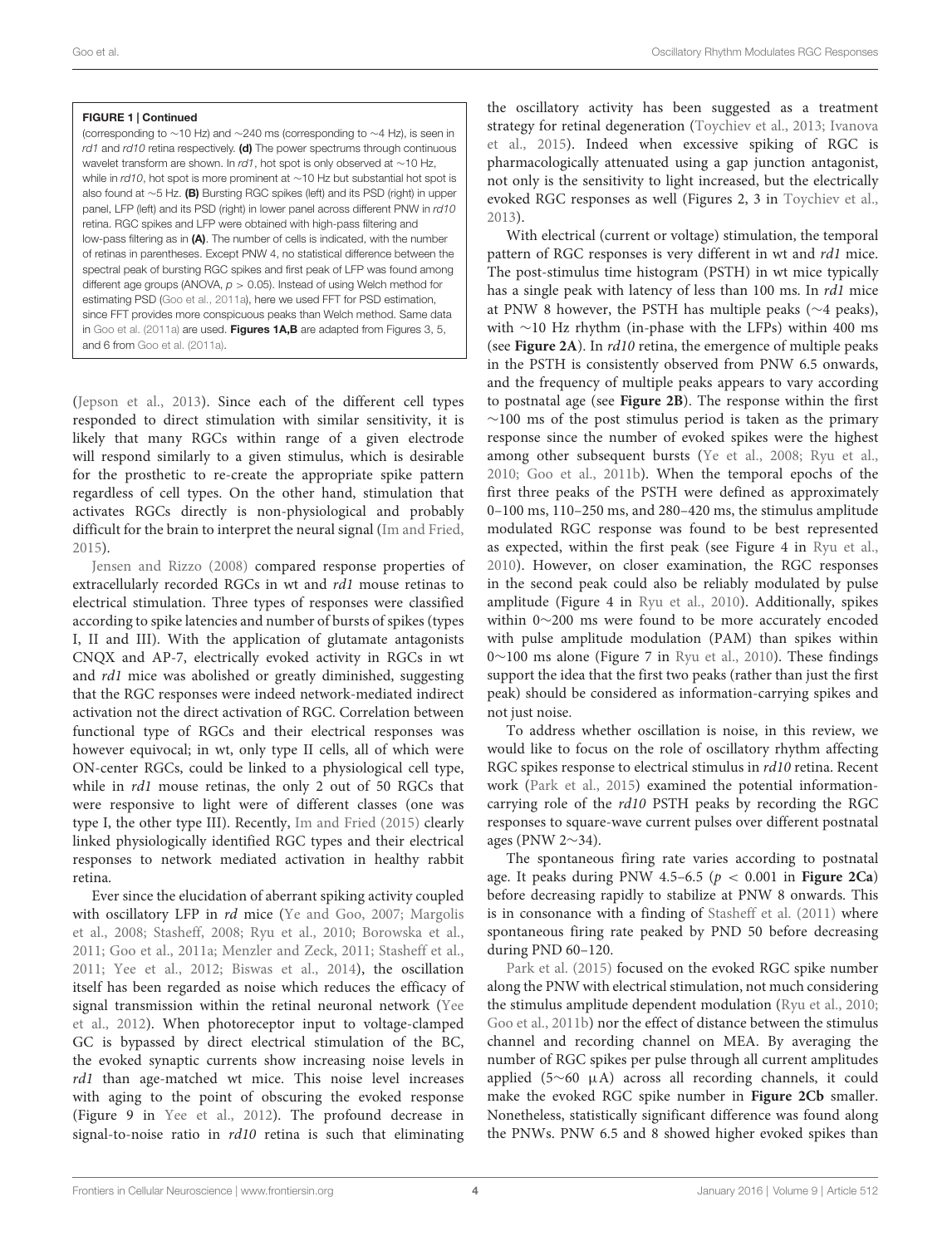



Frontiers in Cellular Neuroscience | www.frontiersin.org 5 5 January 2016 | Volume 9 | Article 512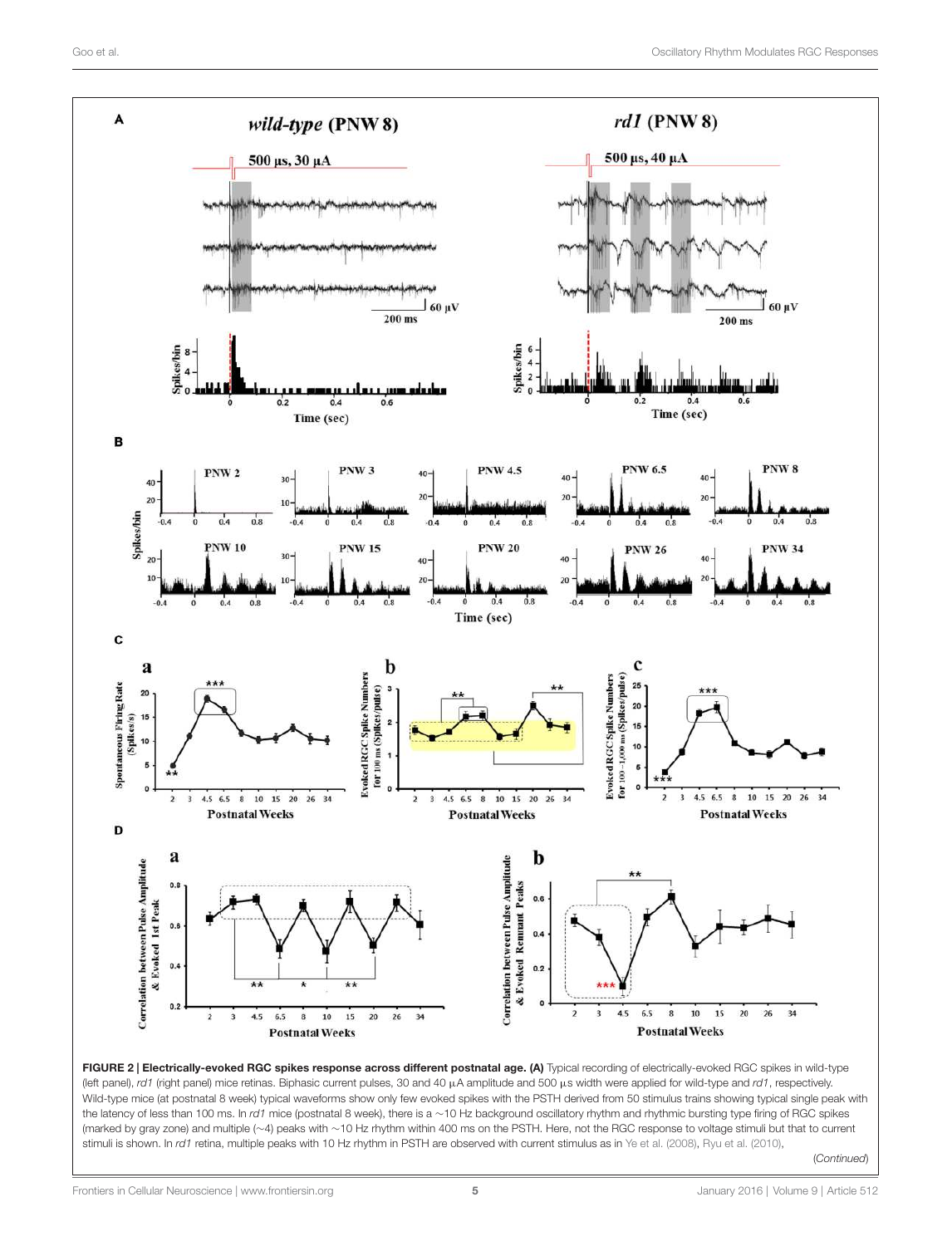#### FIGURE 2 | Continued

and Goo et al. (2011b). (B) Different patterns of PSTH of RGC spikes according to PNW in *rd10* retina. Here, the average spikes per bin of all current amplitudes (5∼60 µA) are shown. At PNW 6.5 onwards, typical multiple peaks are observed. (C) Number of spontaneous spike and electrically-evoked spike according to PNW in *rd10* retina. See also data used in Park et al. (2015). (a) Spontaneous firing rate according to PNW. Asterisk denotes statistical significance (\*\*p < 0.01, \*\*\*p < 0.001). (b) Electrically-evoked spike number of PSTH first peak (0∼100 ms) according to PNW. PNW 6.5, 8 shows higher firing rate than PNW 2 through 15 (∗∗*p* < 0.01) while PNW 20 shows highest firing rate among all age groups (∗∗*p* < 0.01). (c) Electrically-evoked spike number of PSTH remnant peaks (post-stimulus 100∼1000 ms) according to PNW. PNW 2 and PNW 4.5, 6.5 show significantly lower and higher firing rate than all other age groups, respectively (∗∗∗*p* < 0.001). (D) Correlation between pulse amplitude and evoked spike number of PSTH first peak and remnant peaks according to postnatal age. (a) Correlation calculated from PSTH first peak spikes. PNW 6.5, 10, 20 retinas show significantly lower correlation than PNWs shown in the rectangle (PNW 3, 4.5, 8, 15, and 26; ∗∗*p* < 0.01, <sup>∗</sup>*p* < 0.05). (b) Correlation calculated from PSTH remnant peak spikes. While PNW 4.5 retina shows lowest correlation among all age groups (red asterisk, ∗∗∗*p* < 0.001), PNW 8 retina shows higher correlation than PNW 2∼4.5 ( ∗∗*p* < 0.01). Figure 2A is adapted from Figure 1 from Ye et al. (2008). Figures 2B-D are adapted with permission from Figures 1-4 from Park et al.  $(2015)$ 

age groups of PNW 2 through 15 (\*\*  $p < 0.01$ ). Similarly, PNW 20 showed higher evoked spikes than all other age groups  $(*p < 0.01;$  see **Figure 2Cb**). When the evoked RGC spikes per pulse for the remnant peaks (post-stimulus 100∼1000 ms) were calculated, PNW 4.5 and 6.5 show the highest evoked spikes than other age groups. The evoked RGC spikes of remnant peaks shows great similarity with the spontaneous firing rate (compare **Figures 2Ca,Cc**). Since the spontaneous spikes are also counted as in evoked spikes in the data of **Figure 2**, true evoked spikes (post-stimulus spikes minus pre-stimulus spikes) with electrical stimulation should be calculated across age groups to avoid possible contamination of the evoked response by hyperactivity as reported (Yee et al., 2012; Toychiev et al., 2013; Ivanova et al., 2015). Due to possible contamination of spontaneous hyperactivity, it is premature to make conclusions about remnant spikes across age groups.

When the degree of correlation between pulse amplitude and evoked RGC spikes is calculated for first peak and remnant peaks, PAM efficacy was significantly lower at PNW 6.5, 10, and 20 than other age groups (see **Figure 2Da**). The best correlation (between pulse amplitude and evoked RGC spikes), was at PNW 8, especially for the remnant peaks (see **Figure 2Db**). Since the correlation curve in **Figure 2D** shows the mean correlation across all current amplitudes applied (5∼60 µA), higher correlation value at PNW 8 implies that the modulation range would be wider like in wt (PNW 2, before degeneration starts) than that in other age groups. As a result, when implementing retinal prosthesis, one might expect better response at PNW 8 than other age groups (Park et al., 2015).

Taking into consideration the fact that best correlation between PAM and evoked RGC spikes is observed especially for the remnant peaks (post 100 ms), than first peak in PNW 8 mice, there is a high possibility of conveying visual information through these remnant peaks at this age. This

finding suggests that not only the first peak but also the remnant peaks should be considered as meaningful response. Although no pharmacological dissection of the networkmediated activation of RGCs had been tried in Park et al. (2015), from the second peak all the peaks in PSTH could be regarded as network-mediated activation of RGCs based on the previous studies (see Figures 3, 4 in Jensen and Rizzo, 2008; Ryu et al., 2010; Lee et al., 2013). Besides, correlation between the physiological type of RGCs and their electrical responses like Im and Fried (2015) could help deciding the clinical applicability of network-mediated activation. But first, analysis of the true evoked RGC spikes for remnant peaks and modulation curves of RGC spikes along the current amplitudes applied (5∼60 µA) across age groups is needed.

Since all the data in **Figure 2** are derived from in vitro MEA recording, in vivo recording could shed more light on the role of multiple peaks resulting from oscillating LFP. Recording in vivo from the superior colliculus (SC), Ivanova and coworkers have reported significantly more spontaneous activity in the lightstimulated rd10 mouse retina than in age-matched wt mice (see Figure 2 in Ivanova et al., 2015). Due to this aberrant activity in the SC neurons of  $rd10$  mice, they conclude that RD dysfunction is not limited to the retina but may impair visual activity in higher brain areas as well. Since in vivo recording of electrically evoked potentials (EEP) in the rd10 visual cortex have not been reported, it is not clear whether a corollary of the PSTH multiple peaks seen in the retina will be observed in the visual cortex following electrical stimulation of the retina. This might warrant future studies.

## **SUMMARY**

- 1. Both rd1 and rd10 degenerate retinas exhibit spontaneous activity consisting of bursting RGC spikes, superimposed and phase-locked with concurrent LFPs. In rd1, oscillation occurs at a frequency of 10 Hz, independent of postnatal age while in rd10 it occurs at 5 Hz, but varies with postnatal age with less robust phase locking. The rd10 oscillation has the highest frequency at PNW 4, it is stable at 4–5 Hz from PNW 8 onwards.
- 2. The response to electrical stimulation shows the best correlation between stimulus amplitude and evoked RGC spikes occurring at PNW 8, especially for the remnant peaks (at 100–1000 ms post-stimulus). This is interpreted to mean that the first post- stimulus response peak (100 ms), may not be the only information carrying response of the degenerate retina and that stimulus paradigms for retinal prosthetic devices may need to take into account the stage of retinal degeneration.

## AUTHOR CONTRIBUTIONS

YSG, DJP, JRA, SSS conceived and designed the experiments; YSG, DJP performed the experiments; DJP, JRA analyzed the data; YSG, DJP, SSS wrote the article.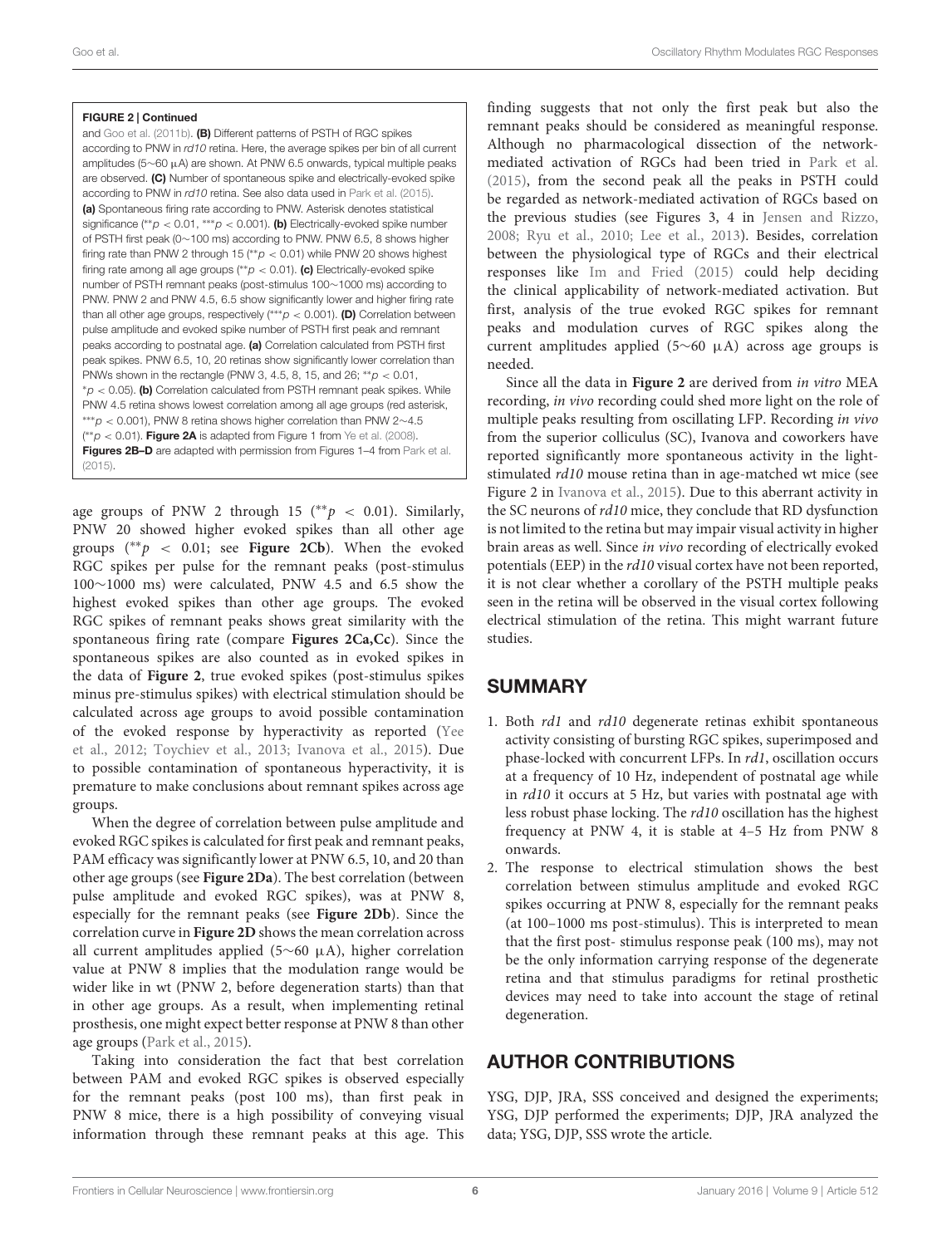## ACKNOWLEDGMENTS

Rights were obtained for the use of Figure 1 from Ye et al. (2008; license number 3722331159370). For **Figures 2B–D**

## **REFERENCES**

- Barhoum, R., Martínez-Navarrete, G., Corrochano, S., Germain, F., Fernandez-Sanchez, L., de la Rosa, E. J., et al. (2008). Functional and structural modifications during retinal degeneration in the rd10 mouse. Neuroscience 155, 698–713. doi: 10.1016/j.neuroscience.2008.06.042
- Biswas, S., Haselier, C., Mataruga, A., Thumann, G., Walter, P., and Müller, F. (2014). Pharmacological analysis of intrinsic neuronal oscillations in rd10 retina. PLoS One 9:e99075. doi: 10.1371/journal.pone.0099075
- Borowska, J., Trenholm, S., and Awatramani, G. B. (2011). An intrinsic neural oscillator in the degenerating mouse retina. J. Neurosci. 31, 5000–5012. doi: 10. 1523/JNEUROSCI.5800-10.2011
- Choi, H., Zhang, L., Cembrowski, M. S., Sabottke, C. F., Markowitz, A. L., Butts, D. A., et al. (2014). Intrinsic bursting of AII amacrine cells underlies oscillations in the rd1 mouse retina. J. Neurophysiol. 112, 1491–1504. doi: 10. 1152/jn.00437.2014
- Chua, J., Fletcher, E. L., and Kalloniatis, M. (2009). Functional remodeling of glutamate receptors by inner retinal neurons occurs from an early stage of retinal degeneration. J. Comp. Neurol. 514, 473–491. doi: 10.1002/cne.22029
- Gargini, C., Terzibasi, E., Mazzoni, F., and Strettoi, E. (2007). Retinal organization in the retinal degeneration 10 (rd10) mutant mouse: a morphological and ERG study. J. Comp. Neurol. 500, 222–238. doi: 10.1002/cne.21144
- Goo, Y. S., Ahn, K. N., Song, Y. J., Ahn, S. H., Han, S. K., Ryu, S. B., et al. (2011a). Spontaneous oscillatory rhythm in retinal activities of two retinal degeneration (rd1 and rd10) mice. Korean J. Physiol. Pharmacol. 15, 415–422. doi: 10.4196/kjpp.2011.15.6.415
- Goo, Y. S., Ye, J. H., Lee, S., Nam, Y., Ryu, S. B., and Kim, K. H. (2011b). Retinal ganglion cell responses to voltage and current stimulation in wild-type and rd1 mouse retinas. J. Neural Eng. 8:035003. doi: 10.1088/1741-2560/8/3/035003
- Im, M., and Fried, S. I. (2015). Indirect activation elicits strong correlations between light and electrical responses in ON but not OFF retinal ganglion cells. J. Physiol. 593, 3577–3596. doi: 10.1113/jp270606
- Ivanova, E., Yee, C. W., Baldoni, R., and Sagdullaev, B. T. (2015). Aberrant activity in retinal degeneration impairs central visual processing and relies on Cx36 containing gap junctions. Exp. Eye Res. doi: 10.1016/j.exer.2015.05.013 [Epub ahead of print].
- Jensen, R. J., and Rizzo, J. F., III (2008). Activation of retinal ganglion cells in wildtype and rd1 mice through electrical stimulation of the retinal neural network. Vision Res. 48, 1562–1568. doi: 10.1016/j.visres.2008.04.016
- Jepson, L. H., Hottowy, P., Mathieson, K., Gunning, D. E., Dabrowski, W., Litke, A. M., et al. (2013). Focal electrical stimulation of major ganglion cell types in the primate retina for the design of visual prostheses. J. Neurosci. 33, 7194–7205. doi: 10.1523/JNEUROSCI.4967-12.2013
- Jones, B. W., Kondo, M., Terasaki, H., Lin, Y., McCall, M., and Marc, R. E. (2012). Retinal remodeling. Jpn. J. Ophthalmol. 56, 289–306. doi: 10.1007/s10384-012- 0147-2
- Lee, S. W., Eddington, D. K., and Fried, S. I. (2013). Responses to pulsatile subretinal electric stimulation: effects of amplitude and duration. J. Neurophysiol. 109, 1954–1968. doi: 10.1152/jn.00293.2012
- Lin, Y., Jones, B. W., Liu, A., Vazquéz-Chona, F. R., Lauritzen, J. S., Ferrell, W. D., et al. (2012). Rapid glutamate receptor 2 trafficking during retinal degeneration. Mol. Neurodegener. 7, 7–21. doi: 10.1186/1750-1326-7-7
- Marc, R. E., Jones, B. W., Anderson, J. R., Kinard, K., Marshak, D. W., Wilson, J. H., et al. (2007). Neural reprogramming in retinal degeneration. Invest. Ophthalmol. Vis. Sci. 48, 3364–3371. doi: 10.1167/iovs.07-0032
- Marc, R. E., Jones, B. W., Watt, C. B., and Strettoi, E. (2003). Neural remodeling in retinal degeneration. Prog. Retin. Eye. Res. 22, 607–655. doi: 10.1016/s1350- 9462(03)00039-9
- Margolis, D. J., Gartland, A. J., Singer, J. H., and Detwiler, P. B. (2014). Network oscillations drive correlated spiking of ON and OFF ganglion cells in the rd1 mouse model of retinal degeneration. PLoS One 9:e86253. doi: 10.1371/journal. pone.0086253

copyright belongs to Park et al. (2015). We acknowledge the following funding sources: grants of the MEST (NRF-2010-0020852, NRF-2013R1A1A3009574) in Republic of Korea to YSG.

- Margolis, D. J., Newkirk, G., Euler, T., and Detwiler, P. B. (2008). Functional stability of retinal ganglion cells after degeneration-induced changes in synaptic input. J. Neurosci. 28, 6526–6536. doi: 10.1523/JNEUROSCI.1533-08.2008
- Menzler, J., Channappa, L., and Zeck, G. (2014). Rhythmic ganglion cell activity in bleached and blind adult mouse retinas. PLoS One 9:e106047. doi: 10. 1371/journal.pone.0106047
- Menzler, J., and Zeck, G. (2011). Network oscillations in rod-degenerated mouse retinas. J. Neurosci. 31, 2280–2291. doi: 10.1523/JNEUROSCI.4238-10.2011
- Park, D. J., Senok, S. S., and Goo, Y. S. (2015). Degeneration stage-specific response pattern of retinal ganglion cell spikes in rd10 mouse retina. Conf. Proc. IEEE Eng. Med. Biol. Soc. 3351–3354.
- Phillips, M. J., Otteson, D. C., and Sherry, D. M. (2010). Progression of neuronal and synaptic remodeling in the rd10 mouse model of retinitis pigmentosa. J. Comp. Neurol. 518, 2071–2089. doi: 10.1002/cne.22322
- Pu, M., Xu, L., and Zhang, H. (2006). Visual response properties of retinal ganglion cells in the royal college of surgeons dystrophic rat. Invest. Ophthalmol. Vis. Sci. 47, 3579–3585. doi: 10.1167/iovs.05-1450
- Puthussery, T., Gayet-Primo, J., Pandey, S., Duvoisin, R. M., and Taylor, W. R. (2009). Differential loss and preservation of glutamate receptor function in bipolar cells in the rd10 mouse model of retinitis pigmentosa. Eur. J. Neurosci. 29, 1533–1542. doi: 10.1111/j.1460-9568.2009.06728.x
- Ryu, S. B., Ye, J. H., Goo, Y. S., Kim, C. H., and Kim, K. H. (2010). Temporal response properties of retinal ganglion cells in rd1 mice evoked by amplitudemodulated electrical pulse trains. Invest. Ophthalmol. Vis. Sci. 51, 6762–6769. doi: 10.1167/iovs.10-5577
- Sekirnjak, C., Hottowy, P., Sher, A., Dabrowski, W., Litke, A. M., and Chichilnisky, E. J. (2008). High-resolution electrical stimulation of primate retina for epiretinal implant design. J. Neurosci. 28, 4446–4456. doi: 10. 1523/JNEUROSCI.5138-07.2008
- Sekirnjak, C., Jepson, L. H., Hottowy, P., Sher, A., Dabrowski, W., Litke, A. M., et al. (2011). Changes in physiological properties of rat ganglion cells during retinal degeneration. J. Neurophysiol. 105, 2560–2571. doi: 10.1152/jn.01061. 2010
- Stasheff, S. F. (2008). Emergence of sustained spontaneous hyperactivity and temporary preservation of OFF responses in ganglion cells of the retinal degeneration (rd1) mouse. J. Neurophysiol. 99, 1408–1421. doi: 10.1152/jn. 00144.2007
- Stasheff, S. F., Shankar, M., and Andrews, M. P. (2011). Developmental time course distinguishes changes in spontaneous and light-evoked retinal ganglion cell activity in rd1 and rd10 mice. J. Neurophysiol. 105, 3002–3009. doi: 10.1152/jn. 00704.2010
- Strettoi, E., Pignatelli, V., Rossi, C., Porciatti, V., and Falsini, B. (2003). Remodeling of second-order neurons in the retina of rd/rd mutant mice. Vision Res. 43, 867–877. doi: 10.1016/s0042-6989(02)00594-1
- Strettoi, E., Porciatti, V., Falsini, B., Pignatelli, V., and Rossi, C. (2002). Morphological and functional abnormalities in the inner retina of the rd/rd mouse. J. Neurosci. 22, 5492–5504.
- Toychiev, A. H., Ivanova, E., Yee, C. W., and Sagdullaev, B. T. (2013). Block of gap junctions eliminates aberrant activity and restores light responses during retinal degeneration. J. Neurosci. 33, 13972–13977. doi: 10.1523/JNEUROSCI. 2399-13.2013
- Trenholm, S., and Awatramani, G. B. (2015). Origins of spontaneous activity in the degenerating retina. Front. Cell. Neurosci. 9:277. doi: 10.3389/fncel.2015. 00277
- Trenholm, S., Borowska, J., Zhang, J., Hoggarth, A., Johnson, K., Barnes, S., et al. (2012). Intrinsic oscillatory activity arising within the electrically coupled AII amacrine-ON cone bipolar cell network is driven by voltage-gated Na+ channels. J. Physiol. Lond. 590, 2501–2517. doi: 10.1113/jphysiol.2011. 225060
- Varela, C., Igartua, I., De la Rosa, E. J., and De la Villa, P. (2003). Functional modifications in rod bipolar cells in a mouse model of retinitis pigmentosa. Vision Res. 43, 879–885. doi: 10.1016/s0042-6989(02)00493-5